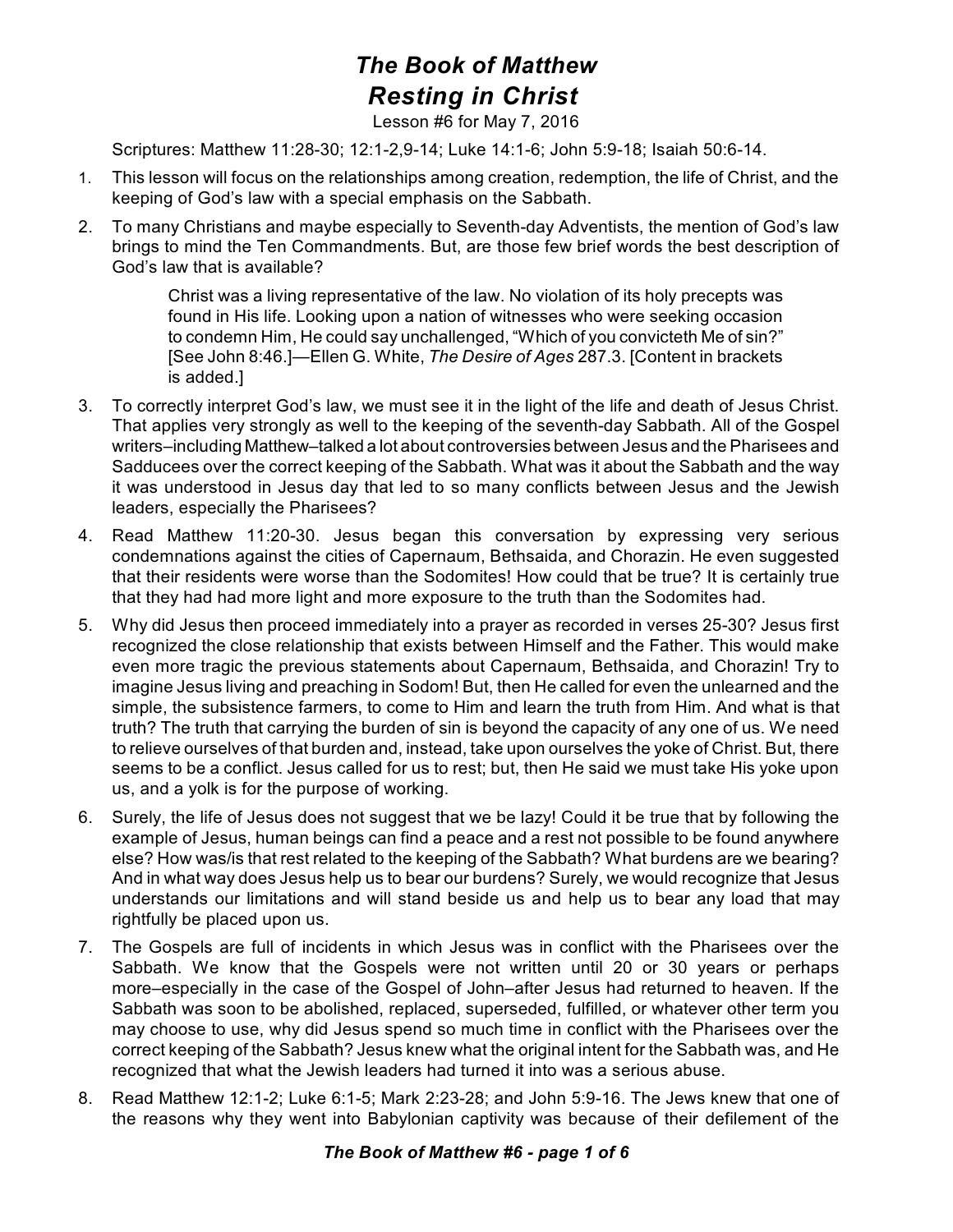Sabbath. When they helped to reestablish the nation of Israel after the Babylonian captivity, Nehemiah and Ezra made it very clear that they were not going to tolerate any breaking of the Sabbath. Nehemiah was ready to seriously attack anyone trying to do business on the Sabbath! (Nehemiah 13:19-22) Unfortunately, this led later Jewish rabbis and scholars to add rule after rule after rule about how to observe the Sabbath. First of all, they noted that God did not spell out in the Sabbath commandment what *work* was! So, they did it for Him as recorded in the *Mishnah*.

The main classes of work are forty save one: {Do you do any of these things on the Sabbath?} sowing, ploughing, reaping, binding sheaves, threshing, winnowing, cleansing crops, grinding, sifting, kneading, baking, shearing wool, washing or beating or dyeing it, spinning, weaving, making two loops, weaving two threads, separating two threads, tying [a knot], loosening [a knot], sewing two stitches, {If a button fell off the pastor's Sabbath suit on his way to church–he does want to look tidy in the pulpit–it is too bad that he cannot sew it on.} tearing in order to sew two stitches, hunting a gazelle, slaughtering or flaying or salting it or curing its skin, scraping it or cutting it up, writing two letters, erasing in order to write two letters, building, pulling down, putting out a fire, lighting a fire, striking with a hammer and taking out aught from one domain into another. These are the main classes of work: forty save one. *Mishnah*, page 106. {Content in curly brackets is added. Content in square brackets is in the original translation.}

In the footnote it says: "These thirty-nine acts of work are treated in various degrees of detail" in chapters eleven and following.

So, what are those details? What if you were rushing home on Friday evening and you did not quite make it home and your donkey was still heavily loaded? There is definitely a rule for that.

If [on the eve of the Sabbath] darkness overtook a man while he was on the way, he must give his purse to a gentile {while it is yet day, of course} {You see, a Gentile was not going to be saved anyway; so, let him carry things for you.}, and if there was no gentile with him he must put it on the ass {on the donkey}. When he has reached the outermost courtyard [of the town] he may take off [from the ass] such baggage as can be taken off on the Sabbath, and for what cannot be taken off on the Sabbath he may loosen the cords so that the sacks fall down of themselves. *Mishnah*, page 120. {Content in curly brackets is added. Content in square brackets is in the original translation.}

9. Remember that Jews were not allowed to light or put out a fire on the Sabbath. But, what if a Gentile was willing to light the fire for him? Are you old enough to put out the fire?

> If a gentile came to put out the fire they may not say to him, 'Put it out', or 'Do not put it out', since they are not answerable for his keeping Sabbath. But if it was a minor {a young person} that came to put it out they may not permit him, since they are answerable for his keeping Sabbath. *Mishnah*, page 114. {Content in curly brackets is added.}

10. One of the most unusual rules is about bathing on the Sabbath and drying off after bathing!

If a man bathed in the water of a cave or in the water of Tiberias and dried himself, even though it was with ten towels, he may not bring them away in his hand. *Mishnah*, page 119.

One wonders what that would mean; so, there is a footnote:

From fear of offending against the principle of squeezing out, however little the moisture in them.

Then you see the point. You are not allowed to squeeze a towel on the Sabbath. But you want to dry yourself. Well, use 10 towels and none of them will get very wet, and you will not by mistake squeeze them. But, no, that is forbidden. So, the rule goes on like this: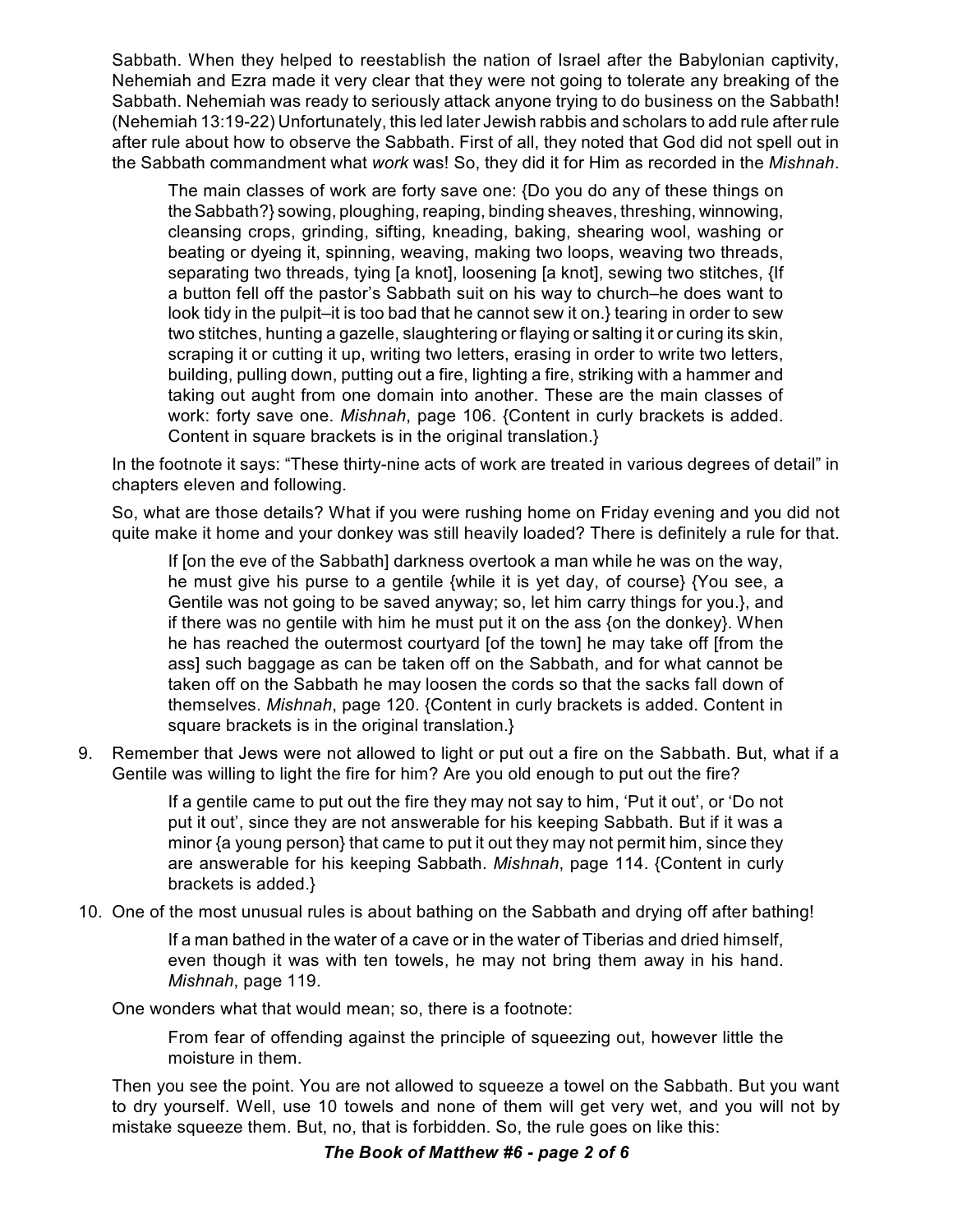But if ten men dried themselves with one towel {Then it would be very wet. Wouldn't it?} [wiping] their faces, their hands, and their feet, they may bring the towel away in their hands. {Well, how could that be? The footnote says:} So many would keep each other warned of the danger of squeezing. *Mishnah*, page 119. {Content in curly brackets is added. Content in square brackets is in the original translation.}

It would be much safer for 10 people to use one towel and get it very wet because they would remind each other that they must not squeeze it. But, if one man used 10 towels, even though the towels would not be very wet, there is the danger he would forget and squeeze one of them. Remember that next time you take a shower!

11. Additional rules the Jews followed (based on the *Mishnah*) as listed in the *Adult Sabbath School Bible Study Guide* for Monday May 2:

> *If a hen lays an egg on the Sabbath, is it OK to eat it?* The majority opinion of the Pharisees was that if the hen was an egg-laying hen, then it was not OK to eat an egg laid on Sabbath because the hen was working. However, if a hen was not an egg-laying hen–if it was just a hen being fattened up to be eaten–then it was OK to eat the egg because this wasn't the hen's primary labor. (There was also a suggestion that you could eat an egg laid on Sabbath by a laying hen as long as you later killed the hen for breaking the Sabbath.)

> *Is it OK to look at yourself in a mirror on Sabbath?* The answer? No, because if you see a gray hair you might be tempted to pluck it, and this would be reaping and, as such, a violation of the Sabbath.

> *If your house catches fire on Sabbath, is it OK to go salvage your clothes?* The answer: you should carry out only one set of clothing. However, if you put on one set of clothing, then you may carry out another set. (By the way, if your home catches fire, it's not OK to ask a Gentile to put out the fire, but if the Gentile is putting out the fire anyway, that's OK.)

> *Is it OK to spit on Sabbath?* The answer: you may spit on a rock, but you may not spit on the ground because that would be making mud or mortar.

- 12. Weren't the Pharisees just trying to make it clear what could be done on Sabbath? We might chuckle as we read these rules. But, do we have Sabbath rules that are in some ways similar? Have we lost the true import of the Sabbath? Or, do we fully enjoy the rest God intended? It is easy to see from the above requirements why Jesus was concerned about the Sabbath. The Sabbath was supposed to be a day of rest and delight; look what it had turned into!
- 13. Read Matthew 12:3-8. Compare 1 Samuel 21:1-6. In this passage Jesus was challenging us to do something that might seem a little strange or even scary to some. How are we to decide what is most important to do on the Sabbath? Does feeding the homeless or caring for the sick become more important than going to church or Sabbath school? How are we supposed to make these kinds of ethical decisions? Jesus was continually trying to rid the Sabbath of meaningless rules in order to make it once again a day of delight.

**In the days of Christ the Sabbath had become so perverted that its observance reflected the character of selfish and arbitrary men rather than the character of the loving heavenly Father**.—Ellen G. White, *The Desire of Ages* 284.0. [Bold type is added.]

- 14. Can you think of any rules that you might have grown up with or still observe which might seem a little strange or foolish to others?
- 15. Read Matthew 12:9-14.

Upon another Sabbath, as Jesus entered a synagogue, He saw there a man who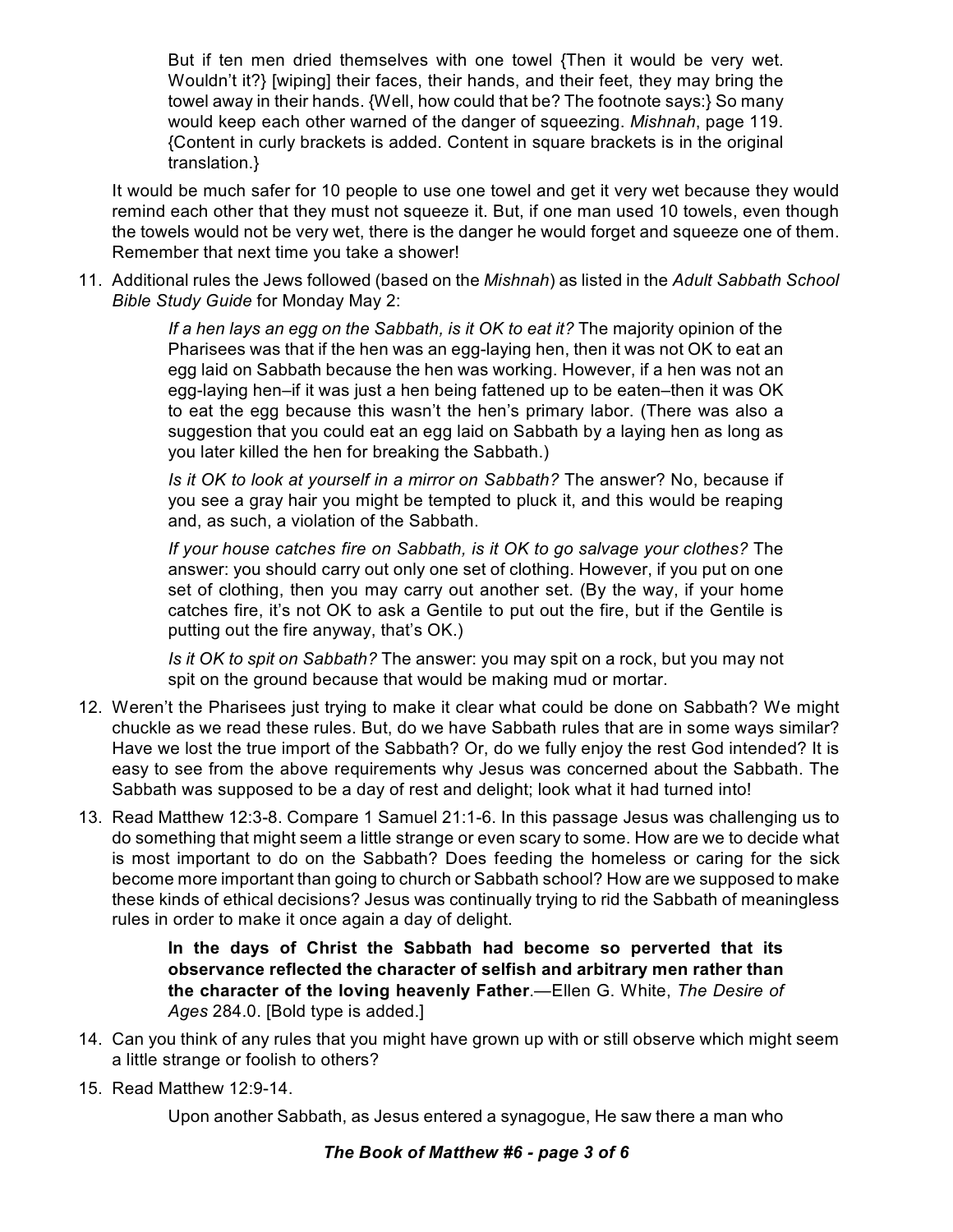had a withered hand. The Pharisees watched Him, eager to see what He would do. The Saviour well knew that in healing on the Sabbath He would be regarded as a transgressor, but He did not hesitate to break down the wall of traditional requirements that barricaded the Sabbath. Jesus bade the afflicted man stand forth, and then asked, "Is it lawful to do good on the Sabbath days, or to do evil? to save life, or to kill?" It was a maxim among the Jews that a failure to do good, when one had opportunity, was to do evil; to neglect to save life was to kill. Thus Jesus met the rabbis on their own ground.—Ellen G. White, *The Desire of Ages* 286.2.

- 16. How could the Pharisees have become so confused in their thinking that they would allow people to go to considerable effort to pull livestock out of the ditch but they would not allow a human who was suffering to be healed? A careful study of the history of the early Christian church reveals several important facts about the keeping of the Sabbath.
- 17. The fifth century historian Socrates Scholasticus wrote:

Almost all churches throughout The World celebrated the sacred mysteries (the Lord's Supper) on the Sabbath of every week, yet the Christians of Alexandria and at Rome, on account of some ancient tradition, refuse to do this.—*Ecclesiastical History*, book 5, p. 289 as quoted in *Adult Sabbath School Bible Study Guide* for Thursday May 5.

- 18. Scan briefly through the following passages: Mark 1:21; 6:2; Luke 4:16-30; 6:6-11; 13:10-16; 14:1-5. If one were to take the time to review all the passages in the Gospels and the rest of the New Testament about Sabbath observance, it would become very clear that none of the New Testament writers ever supported a change of the day.
- 19. In fact, the first unambiguous use of the term *Lord's day* for the first day of the week–in this instance, the resurrection Sunday–appears in the little apocryphal book called *The Gospel According to Peter* which was composed around A.D. 175.

 $^{\circ}$ And in the night in which the Lord's day was drawing on, as the soldiers kept guard two by two in a watch, there was a great voice in the heaven; and they saw the heavens opened, and two men descend from thence with great light and approached the tomb. And that stone which was put at the door rolled of itself and made way in a part; and the tomb was opened, and both the young men entered in....  $^{12}$ and at dawn upon the Lord's day Mary Magdalene, a disciple of the Lord, fearing because of the Jews, since they were burning with wrath, had not done at the Lord's sepulcher that things which women are wont to do for those that die and for those that are beloved by them–she took her friends with her and came to the sepulcher where he was laid. *The Gospel According to Peter* 9,12 (175 A.D.); *Ante-Nicene Fathers*, vol. 9.

- 20. Read Matthew 12:12 again. What did Jesus have specifically in mind when He said it is lawful to do good on the Sabbath? What would Jesus have included in the category of *good*?
- 21. Read Isaiah 58:7-14. Surely, these verses make it very clear that the Sabbath was never intended to be a burden; it was intended to be a delight. But, down through the years, few subjects of a religious nature have resulted in more conflicts than the day for Sabbath observance. Clearly, we are to be disengaged from our usual business on the Sabbath.

"With or without religion," someone said, "you would have good people doing good things, and evil people doing evil things. But for good people to do evil things, that takes religion." In the 1600s, French mystic Blaise Pascal famously warned "men never do evil so completely and cheerfully as when they do it from religious conviction." Though they are somewhat overstated, there is unfortunately some truth to these sentiments. This truth can be seen in the context of the week's

## *The Book of Matthew #6 - page 4 of 6*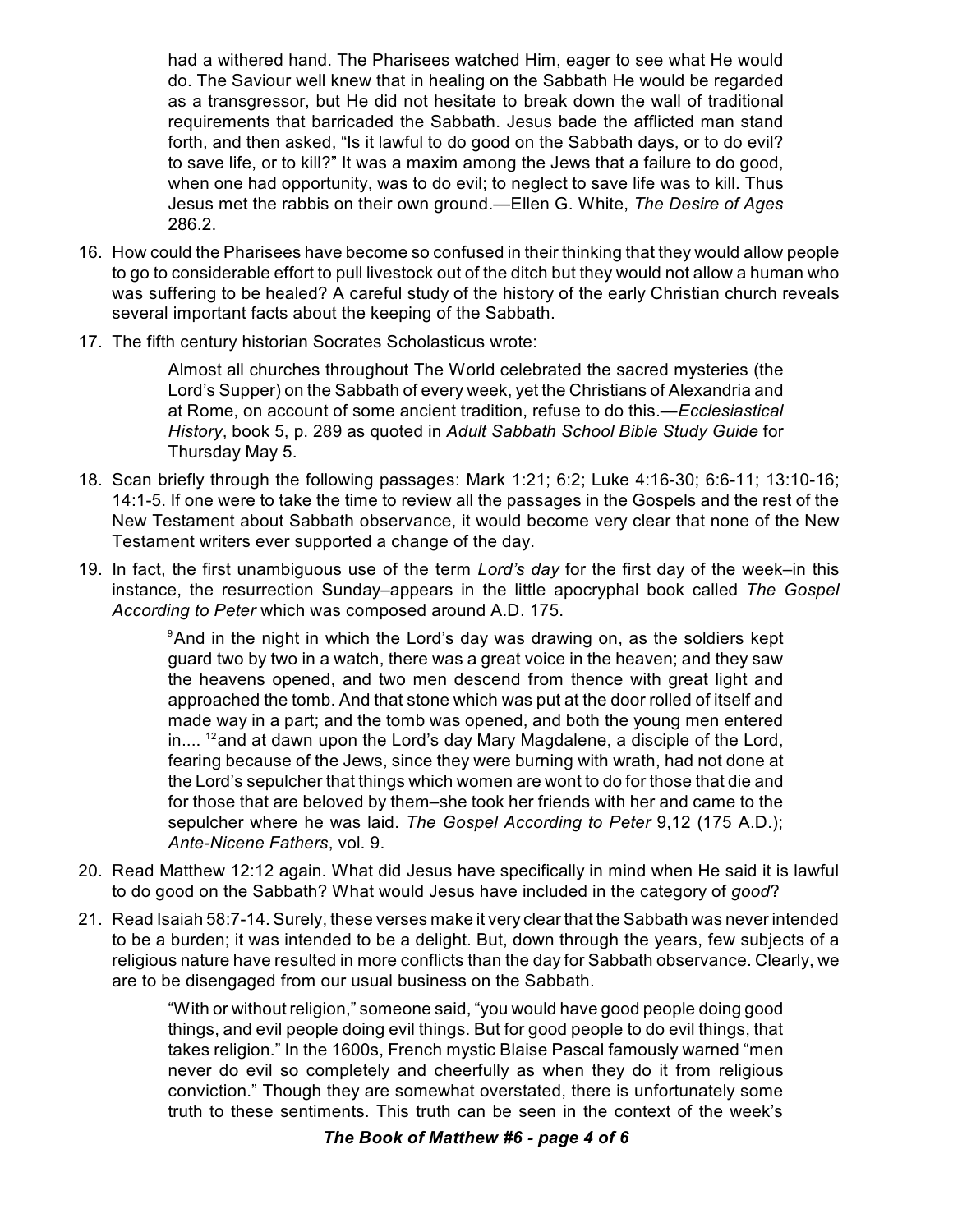lesson, in regard to the Pharisees and the Sabbath. *Adult Sabbath School Bible Study Guide* for Friday, May 6.

22. Ellen White wrote:

When Jesus turned upon the Pharisees with the question whether it was lawful on the Sabbath day to do good or to do evil, to save life or to kill, He confronted them with their own wicked purposes. They were hunting His life with bitter hatred, while He was saving life and bringing happiness to multitudes. Was it better to slay upon the Sabbath, as they were planning to do, than to heal the afflicted, as He had done? Was it more righteous to have murder in the heart upon God's holy day than love to all men, which finds expression in deeds of mercy?—Ellen G. White, *The Desire of Ages* 287.1.

- 23. As we consider what God wants and especially what He has in mind for the observance of the seventh-day Sabbath, read the following passages: Matthew 9:10-13; Psalm 51:16-17; Hosea 6:6; **Micah 6:6-8**; and Isaiah 1:10-20. In light of such passages, why are so many of our Christian friends adamant against the keeping of the seventh-day Sabbath? What are our best arguments in favor of keeping the seventh day as Sabbath? Or, is our behavior on the Sabbath a more powerful argument? How many of us spend our time doing good on the Sabbath? With our families and friends? For the poor, needy, and homeless? How do we keep the Sabbath? In what ways could we have a deeper and more meaningful and richer Sabbath experience?
- 24. What things do you think about and focus on during the Sabbath hours? Do you think about creation? The release of the slaves from Egypt–and our release from sin? The meaning of the life, death, and resurrection of Jesus–all of which are connected with Sabbath observance? Shouldn't these things lead us to joyfully celebrate the Sabbath rest?
- 25. What are the things that cause us worry and stress during the week? Can we set those aside on the Sabbath? What kind of rest does Jesus offer us? Does guilt and our sins form a kind of burden that is too hard to bear? What is different about the Sabbath? Is it God's presence?
- 26. Most religions seem to focus on: "Do this; don't do that." *True Christianity* as defined by Jesus Himself is to come to Him, lay aside our burden of guilt and sin, and accept His rest. (Matthew 11:28-30) Does His rest involve not doing something? Or, doing something?
- 27. Is the Sabbath the best day of the week for you? Why is that? Is it because of who you spend time with? Because of what you do? Is it a truly restful change from your usual schedule for the week? Is the Sabbath an opportunity for us to truly cast our burdens upon the Lord? (Psalm 55:22) How do we do that?

In these words [Matthew 11:28-30] Christ is speaking to every human being. Whether they know it or not, all are weary and heavy-laden. All are weighed down with burdens that only Christ can remove. The heaviest burden that we bear is the burden of sin. If we were left to bear this burden, it would crush us. But the Sinless One has taken our place.... He invites us to cast all our care upon Him; for He carries us upon His heart.—Ellen G. White, *The Desire of Ages* 328.5-329.0. [Content in brackets is added.]

- 28. How does Christ actually "bear" our sins? How is that related to the Sabbath rest that He promised us?
- 29. Our lesson suggests that only Jesus can offer that kind of rest. Is that true? Is there any other individual in the universe who can offer us freedom from sin and guilt?
- 30. Think of the biggest burdens that you bear during the week. Are they related in any way to selfishness, greed, or impurities in your life or thinking? Perhaps financial worries? Concerns about family or friends? How can the rest on the Sabbath help us to turn to Jesus and let Him

## *The Book of Matthew #6 - page 5 of 6*